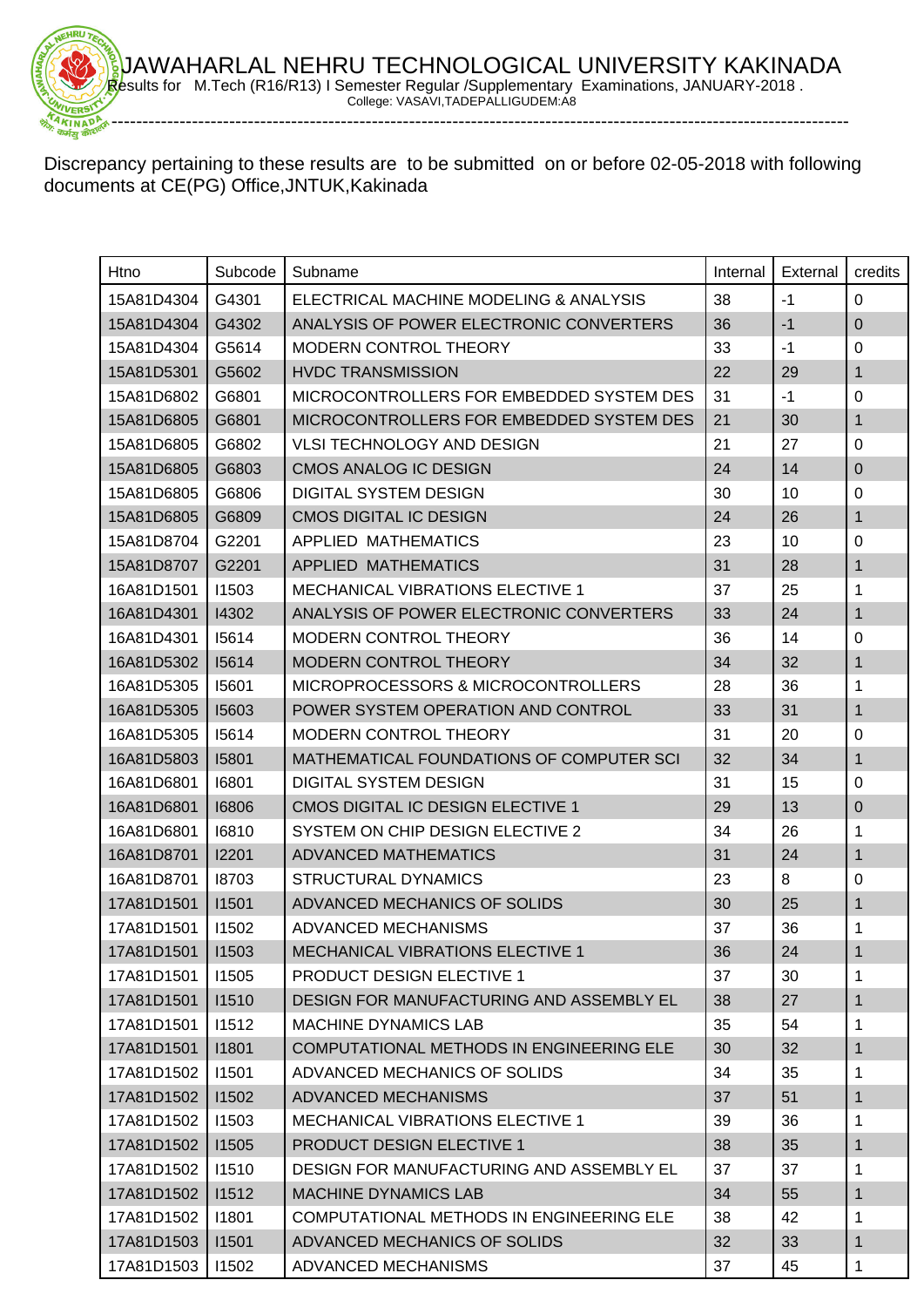| Htno               | Subcode | Subname                                             | Internal | External | credits      |
|--------------------|---------|-----------------------------------------------------|----------|----------|--------------|
| 17A81D1503         | 11503   | <b>MECHANICAL VIBRATIONS ELECTIVE 1</b>             | 37       | 35       | $\mathbf{1}$ |
| 17A81D1503         | 11505   | <b>PRODUCT DESIGN ELECTIVE 1</b>                    | 38       | 37       | 1            |
| 17A81D1503         | 11510   | DESIGN FOR MANUFACTURING AND ASSEMBLY EL            | 36       | 36       | $\mathbf{1}$ |
| 17A81D1503         | 11512   | <b>MACHINE DYNAMICS LAB</b>                         | 33       | 56       | 1            |
| 17A81D1503         | 11801   | COMPUTATIONAL METHODS IN ENGINEERING ELE            | 38       | 39       | 1            |
| 17A81D1504         | 11501   | ADVANCED MECHANICS OF SOLIDS                        | 13       | $-1$     | 0            |
| 17A81D1504         | 11502   | <b>ADVANCED MECHANISMS</b>                          | 17       | $-1$     | $\mathbf{0}$ |
| 17A81D1504         | 11503   | <b>MECHANICAL VIBRATIONS ELECTIVE 1</b>             | 15       | $-1$     | 0            |
| 17A81D1504         | 11505   | PRODUCT DESIGN ELECTIVE 1                           | 13       | $-1$     | 0            |
| 17A81D1504         | 11510   | DESIGN FOR MANUFACTURING AND ASSEMBLY EL            | 14       | $-1$     | 0            |
| 17A81D1504         | 11512   | <b>MACHINE DYNAMICS LAB</b>                         | 20       | $-1$     | 0            |
| 17A81D1504         | 11801   | COMPUTATIONAL METHODS IN ENGINEERING ELE            | 16       | $-1$     | 0            |
| 17A81D5301         | 15601   | MICROPROCESSORS & MICROCONTROLLERS                  | 36       | 55       | $\mathbf{1}$ |
| 17A81D5301         | 15602   | <b>HVDC TRANSMISSION</b>                            | 39       | 37       | 1            |
| 17A81D5301         | 15603   | POWER SYSTEM OPERATION AND CONTROL                  | 40       | 50       | 1            |
| 17A81D5301         | 15604   | <b>REACTIVE POWER COMPENSATION &amp; MANAGEMENT</b> | 40       | 32       | 1            |
| 17A81D5301         | 15605   | ELECTRICAL DISTRIBUTION SYSTEMS ELECTIVE            | 37       | 33       | 1            |
| 17A81D5301         | 15610   | POWER SYSTEM SECURITY ELECTIVE 2                    | 40       | 36       | 1            |
| 17A81D5301         | 15615   | SIMULATION LABORATORY                               | 40       | 58       | 1            |
| 17A81D5302         | 15601   | MICROPROCESSORS & MICROCONTROLLERS                  | 36       | 51       | 1            |
| 17A81D5302         | 15602   | <b>HVDC TRANSMISSION</b>                            | 36       | 38       | 1            |
| 17A81D5302         | 15603   | POWER SYSTEM OPERATION AND CONTROL                  | 39       | 29       | 1            |
| 17A81D5302         | 15604   | REACTIVE POWER COMPENSATION & MANAGEMENT            | 40       | 35       | $\mathbf{1}$ |
| 17A81D5302         | 15605   | ELECTRICAL DISTRIBUTION SYSTEMS ELECTIVE            | 37       | 30       | 1            |
| 17A81D5302         | 15610   | POWER SYSTEM SECURITY ELECTIVE 2                    | 35       | 33       | 1            |
| 17A81D5302         | 15615   | SIMULATION LABORATORY                               | 40       | 59       | 1            |
| 17A81D5303         | 15601   | MICROPROCESSORS & MICROCONTROLLERS                  | 37       | 58       | 1            |
| 17A81D5303   I5602 |         | <b>HVDC TRANSMISSION</b>                            | 40       | 49       | $\mathbf 1$  |
| 17A81D5303         | 15603   | POWER SYSTEM OPERATION AND CONTROL                  | 40       | 58       | $\mathbf{1}$ |
| 17A81D5303         | 15604   | REACTIVE POWER COMPENSATION & MANAGEMENT            | 40       | 40       | 1            |
| 17A81D5303         | 15605   | ELECTRICAL DISTRIBUTION SYSTEMS ELECTIVE            | 38       | 44       | 1            |
| 17A81D5303         | 15610   | POWER SYSTEM SECURITY ELECTIVE 2                    | 39       | 34       | 1            |
| 17A81D5303         | 15615   | SIMULATION LABORATORY                               | 40       | 59       | 1            |
| 17A81D5304         | 15601   | MICROPROCESSORS & MICROCONTROLLERS                  | 26       | 28       | 1            |
| 17A81D5304         | 15602   | <b>HVDC TRANSMISSION</b>                            | 33       | 28       | $\mathbf{1}$ |
| 17A81D5304         | 15603   | POWER SYSTEM OPERATION AND CONTROL                  | 31       | 0        | 0            |
| 17A81D5304         | 15604   | <b>REACTIVE POWER COMPENSATION &amp; MANAGEMENT</b> | 38       | 24       | 1            |
| 17A81D5304         | 15605   | ELECTRICAL DISTRIBUTION SYSTEMS ELECTIVE            | 35       | 24       | 1            |
| 17A81D5304         | 15610   | POWER SYSTEM SECURITY ELECTIVE 2                    | 28       | 13       | $\pmb{0}$    |
| 17A81D5304         | 15615   | SIMULATION LABORATORY                               | 30       | 28       | 1            |
| 17A81D5305         | 15601   | MICROPROCESSORS & MICROCONTROLLERS                  | 32       | 51       | 1            |
| 17A81D5305         | 15602   | <b>HVDC TRANSMISSION</b>                            | 38       | 34       | 1            |
| 17A81D5305         | 15603   | POWER SYSTEM OPERATION AND CONTROL                  | 39       | 55       | 1            |
| 17A81D5305         | 15604   | REACTIVE POWER COMPENSATION & MANAGEMENT            | 38       | 29       | 1            |
| 17A81D5305         | 15605   | ELECTRICAL DISTRIBUTION SYSTEMS ELECTIVE            | 36       | 36       | $\mathbf{1}$ |
| 17A81D5305         | 15610   | POWER SYSTEM SECURITY ELECTIVE 2                    | 36       | 31       | 1            |
| 17A81D5305         | 15615   | SIMULATION LABORATORY                               | 40       | 55       | 1            |
| 17A81D5306         | 15601   | MICROPROCESSORS & MICROCONTROLLERS                  | 26       | 44       | 1            |
| 17A81D5306         | 15602   | <b>HVDC TRANSMISSION</b>                            | 37       | 30       | 1            |
| 17A81D5306         | 15603   | POWER SYSTEM OPERATION AND CONTROL                  | 29       | 34       | 1            |
| 17A81D5306         | 15604   | REACTIVE POWER COMPENSATION & MANAGEMENT            | 36       | 33       | 1            |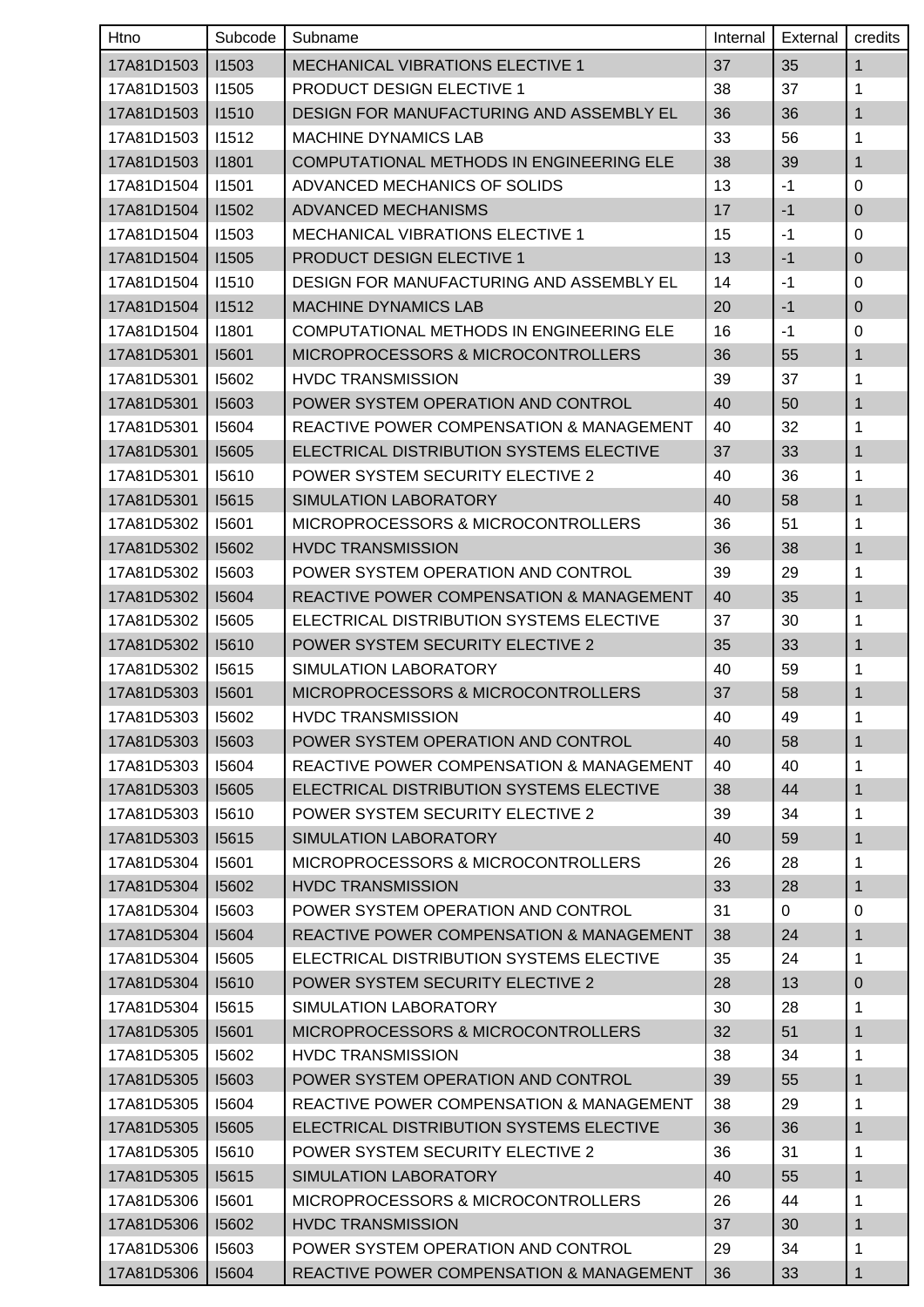| Htno       | Subcode      | Subname                                             | Internal | External       | credits      |
|------------|--------------|-----------------------------------------------------|----------|----------------|--------------|
| 17A81D5306 | 15605        | ELECTRICAL DISTRIBUTION SYSTEMS ELECTIVE            | 33       | 26             | 1            |
| 17A81D5306 | 15610        | <b>POWER SYSTEM SECURITY ELECTIVE 2</b>             | 34       | 39             | $\mathbf{1}$ |
| 17A81D5306 | 15615        | SIMULATION LABORATORY                               | 39       | 53             | 1            |
| 17A81D5307 | 15601        | MICROPROCESSORS & MICROCONTROLLERS                  | 28       | 42             | 1            |
| 17A81D5307 | 15602        | <b>HVDC TRANSMISSION</b>                            | 34       | 42             | 1            |
| 17A81D5307 | 15603        | POWER SYSTEM OPERATION AND CONTROL                  | 32       | 37             | $\mathbf 1$  |
| 17A81D5307 | 15604        | <b>REACTIVE POWER COMPENSATION &amp; MANAGEMENT</b> | 38       | 36             | 1            |
| 17A81D5307 | 15605        | ELECTRICAL DISTRIBUTION SYSTEMS ELECTIVE            | 36       | 24             | $\mathbf{1}$ |
| 17A81D5307 | 15610        | POWER SYSTEM SECURITY ELECTIVE 2                    | 35       | 27             | 1            |
| 17A81D5307 | 15615        | <b>SIMULATION LABORATORY</b>                        | 39       | 50             | 1            |
| 17A81D5308 | 15601        | MICROPROCESSORS & MICROCONTROLLERS                  | 36       | 50             | 1            |
| 17A81D5308 | 15602        | <b>HVDC TRANSMISSION</b>                            | 35       | 38             | 1            |
| 17A81D5308 | 15603        | POWER SYSTEM OPERATION AND CONTROL                  | 36       | 27             | 1            |
| 17A81D5308 | 15604        | <b>REACTIVE POWER COMPENSATION &amp; MANAGEMENT</b> | 39       | 33             | $\mathbf{1}$ |
| 17A81D5308 | <b>15605</b> | ELECTRICAL DISTRIBUTION SYSTEMS ELECTIVE            | 37       | 28             | 1            |
| 17A81D5308 | 15610        | POWER SYSTEM SECURITY ELECTIVE 2                    | 39       | 20             | $\mathbf 0$  |
| 17A81D5308 | 15615        | SIMULATION LABORATORY                               | 40       | 58             | 1            |
| 17A81D5801 | 10504        | ADVANCED OPERATING SYSTEM                           | 36       | 33             | $\mathbf{1}$ |
| 17A81D5801 | 10505        | DATA WAREHOUSING AND DATA MINING                    | 31       | 28             | 1            |
| 17A81D5801 | 14001        | ADVANCED DATA STRUCTURES AND ALGORITHM A            | 31       | 24             | 1            |
| 17A81D5801 | 15801        | MATHEMATICAL FOUNDATIONS OF COMPUTER SCI            | 39       | 30             | 1            |
| 17A81D5801 | 15802        | COMPUTER ORGANIZATION AND ARCHITECTURE              | 27       | 26             | 1            |
| 17A81D5801 | 15803        | DATABASE MANAGEMENT SYSTEMS                         | 37       | 36             | 1            |
| 17A81D5801 | 15805        | <b>CSE LAB 1</b>                                    | 37       | 57             | $\mathbf{1}$ |
| 17A81D5803 | 10504        | ADVANCED OPERATING SYSTEM                           | 34       | 33             | 1            |
| 17A81D5803 | 10505        | DATA WAREHOUSING AND DATA MINING                    | 33       | 30             | $\mathbf{1}$ |
| 17A81D5803 | 14001        | ADVANCED DATA STRUCTURES AND ALGORITHM A            | 36       | 26             | 1            |
| 17A81D5803 | 15801        | MATHEMATICAL FOUNDATIONS OF COMPUTER SCI            | 38       | 28             | 1            |
| 17A81D5803 | 15802        | COMPUTER ORGANIZATION AND ARCHITECTURE              | 30       | 27             | 1            |
| 17A81D5803 | 15803        | DATABASE MANAGEMENT SYSTEMS                         | 39       | 33             | $\mathbf{1}$ |
| 17A81D5803 | 15805        | CSE LAB 1                                           | 38       | 58             | 1            |
| 17A81D5804 | 10504        | ADVANCED OPERATING SYSTEM                           | 34       | 27             | $\mathbf 1$  |
| 17A81D5804 | 10505        | DATA WAREHOUSING AND DATA MINING                    | 29       | 24             | 1            |
| 17A81D5804 | 14001        | ADVANCED DATA STRUCTURES AND ALGORITHM A            | 31       | 5 <sup>5</sup> | $\mathbf 0$  |
| 17A81D5804 | 15801        | MATHEMATICAL FOUNDATIONS OF COMPUTER SCI            | 36       | 24             | $\mathbf 1$  |
| 17A81D5804 | 15802        | COMPUTER ORGANIZATION AND ARCHITECTURE              | 24       | 26             | $\mathbf{1}$ |
| 17A81D5804 | 15803        | DATABASE MANAGEMENT SYSTEMS                         | 39       | 27             | 1            |
| 17A81D5804 | 15805        | CSE LAB 1                                           | 37       | 58             | $\mathbf{1}$ |
| 17A81D5805 | 10504        | ADVANCED OPERATING SYSTEM                           | 33       | 33             | 1            |
| 17A81D5805 | 10505        | DATA WAREHOUSING AND DATA MINING                    | 34       | 27             | $\mathbf{1}$ |
| 17A81D5805 | 14001        | ADVANCED DATA STRUCTURES AND ALGORITHM A            | 36       | 24             | 1            |
| 17A81D5805 | 15801        | MATHEMATICAL FOUNDATIONS OF COMPUTER SCI            | 38       | 24             | $\mathbf{1}$ |
| 17A81D5805 | 15802        | COMPUTER ORGANIZATION AND ARCHITECTURE              | 28       | 24             | 1            |
| 17A81D5805 | 15803        | DATABASE MANAGEMENT SYSTEMS                         | 37       | 30             | $\mathbf 1$  |
| 17A81D5805 | 15805        | CSE LAB 1                                           | 38       | 57             | 1            |
| 17A81D6801 | 16801        | <b>DIGITAL SYSTEM DESIGN</b>                        | 35       | 33             | $\mathbf{1}$ |
| 17A81D6801 | 16802        | VLSI TECHNOLOGY AND DESIGNELECTIVE 1                | 39       | 35             | 1            |
| 17A81D6801 | 16803        | <b>CMOS ANALOG IC DESIGN</b>                        | 39       | 49             | $\mathbf{1}$ |
| 17A81D6801 | 16804        | HARDWARE SOFTWARE CO-DESIGN ELECTIVE 2              | 38       | 38             | $\mathbf 1$  |
| 17A81D6801 | 16806        | CMOS DIGITAL IC DESIGN ELECTIVE 1                   | 35       | 24             | $\mathbf{1}$ |
| 17A81D6801 | 16810        | SYSTEM ON CHIP DESIGN ELECTIVE 2                    | 36       | 37             | 1            |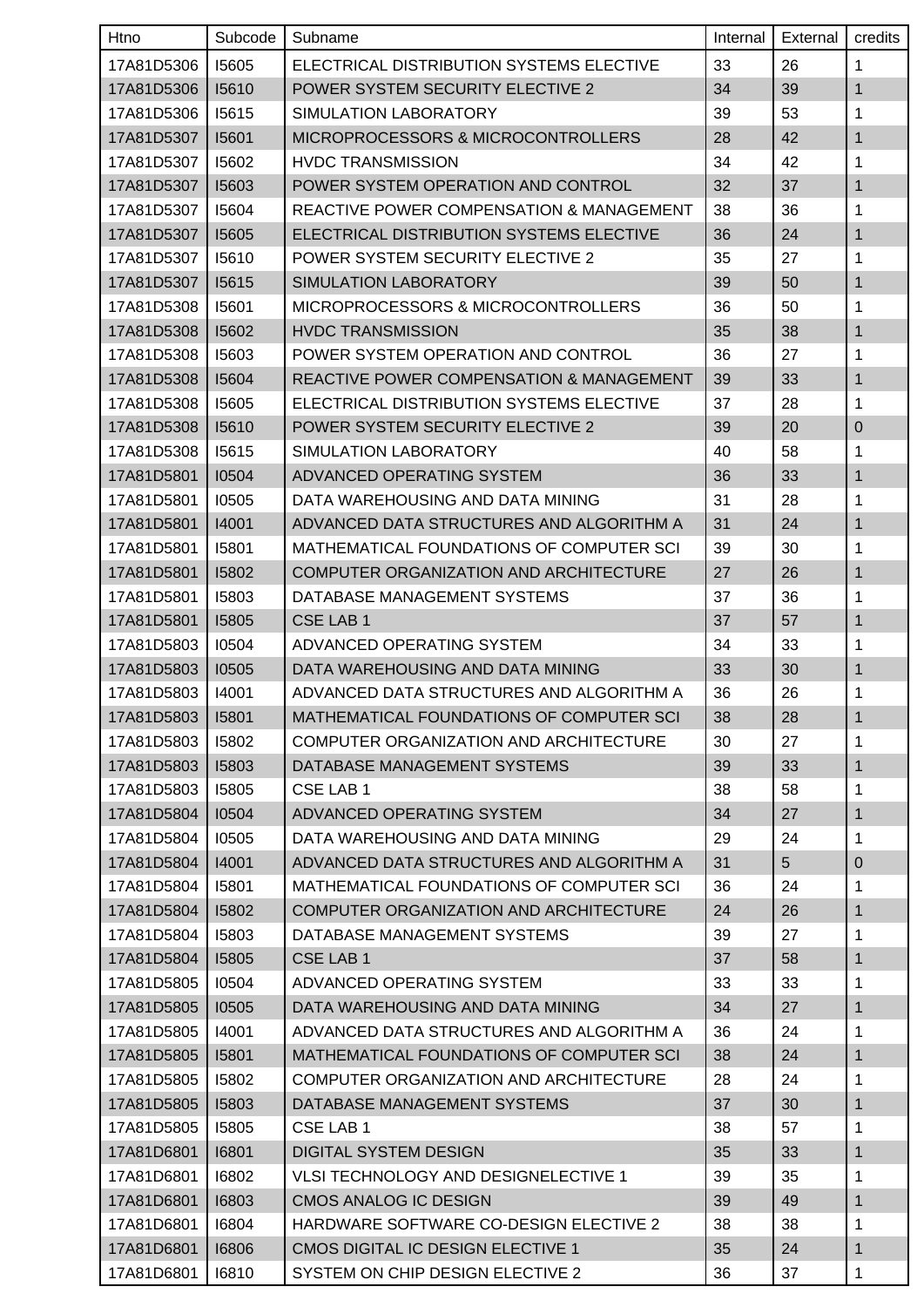| Htno               | Subcode | Subname                                     | Internal | External | credits      |
|--------------------|---------|---------------------------------------------|----------|----------|--------------|
| 17A81D6801         | 16812   | <b>VLSI LABORATORY</b>                      | 39       | 55       | $\mathbf{1}$ |
| 17A81D6802         | 16801   | <b>DIGITAL SYSTEM DESIGN</b>                | 36       | 32       | 1            |
| 17A81D6802         | 16802   | VLSI TECHNOLOGY AND DESIGNELECTIVE 1        | 38       | 32       | $\mathbf{1}$ |
| 17A81D6802         | 16803   | CMOS ANALOG IC DESIGN                       | 40       | 42       | 1            |
| 17A81D6802         | 16804   | HARDWARE SOFTWARE CO-DESIGN ELECTIVE 2      | 38       | 35       | 1            |
| 17A81D6802         | 16806   | CMOS DIGITAL IC DESIGN ELECTIVE 1           | 34       | 24       | 1            |
| 17A81D6802         | 16810   | SYSTEM ON CHIP DESIGN ELECTIVE 2            | 35       | 28       | 1            |
| 17A81D6802         | 16812   | <b>VLSI LABORATORY</b>                      | 39       | 59       | 1            |
| 17A81D6803         | 16801   | <b>DIGITAL SYSTEM DESIGN</b>                | 35       | 26       | 1            |
| 17A81D6803         | 16802   | <b>VLSI TECHNOLOGY AND DESIGNELECTIVE 1</b> | 38       | 33       | 1            |
| 17A81D6803         | 16803   | <b>CMOS ANALOG IC DESIGN</b>                | 39       | 43       | $\mathbf 1$  |
| 17A81D6803         | 16804   | HARDWARE SOFTWARE CO-DESIGN ELECTIVE 2      | 38       | 34       | 1            |
| 17A81D6803         | 16806   | CMOS DIGITAL IC DESIGN ELECTIVE 1           | 37       | 19       | $\pmb{0}$    |
| 17A81D6803         | 16810   | SYSTEM ON CHIP DESIGN ELECTIVE 2            | 35       | 29       | 1            |
| 17A81D6803         | 16812   | <b>VLSI LABORATORY</b>                      | 38       | 58       | 1            |
| 17A81D6804         | 16801   | <b>DIGITAL SYSTEM DESIGN</b>                | 36       | 26       | 1            |
| 17A81D6804         | 16802   | VLSI TECHNOLOGY AND DESIGNELECTIVE 1        | 37       | 24       | 1            |
| 17A81D6804         | 16803   | <b>CMOS ANALOG IC DESIGN</b>                | 40       | 40       | 1            |
| 17A81D6804         | 16804   | HARDWARE SOFTWARE CO-DESIGN ELECTIVE 2      | 38       | 31       | 1            |
| 17A81D6804         | 16806   | CMOS DIGITAL IC DESIGN ELECTIVE 1           | 33       | 25       | 1            |
| 17A81D6804         | 16810   | SYSTEM ON CHIP DESIGN ELECTIVE 2            | 35       | 28       | 1            |
| 17A81D6804         | 16812   | <b>VLSI LABORATORY</b>                      | 38       | 56       | 1            |
| 17A81D6805         | 16801   | <b>DIGITAL SYSTEM DESIGN</b>                | 35       | 28       | $\mathbf{1}$ |
| 17A81D6805         | 16802   | <b>VLSI TECHNOLOGY AND DESIGNELECTIVE 1</b> | 39       | 35       | 1            |
| 17A81D6805         | 16803   | <b>CMOS ANALOG IC DESIGN</b>                | 38       | 48       | 1            |
| 17A81D6805         | 16804   | HARDWARE SOFTWARE CO-DESIGN ELECTIVE 2      | 37       | 24       | 1            |
| 17A81D6805         | 16806   | CMOS DIGITAL IC DESIGN ELECTIVE 1           | 31       | 27       | 1            |
| 17A81D6805   16810 |         | SYSTEM ON CHIP DESIGN ELECTIVE 2            | 34       | 29       | $\mathbf 1$  |
| 17A81D6805         | 16812   | <b>VLSI LABORATORY</b>                      | 38       | 56       | $\mathbf{1}$ |
| 17A81D8701         | 12201   | ADVANCED MATHEMATICS                        | 36       | 24       | 1            |
| 17A81D8701         | 18701   | THEORY OF ELASTICITY                        | 29       | 32       | $\mathbf{1}$ |
| 17A81D8701         | 18702   | MATRIX ANALYSIS OF STRUCTURES               | 32       | 14       | 0            |
| 17A81D8701         | 18703   | <b>STRUCTURAL DYNAMICS</b>                  | 28       | 10       | $\mathbf 0$  |
| 17A81D8701         | 18705   | SUB-STRUCTURE DESIGN ELECTIVE 1             | 32       | 27       | 1            |
| 17A81D8701         | 18707   | REPAIR AND REHABILITATION OF STRUCTURES     | 23       | 24       | $\pmb{0}$    |
| 17A81D8701         | 18710   | ADVANCED STRUCTURAL ENGINEERING LAB         | 38       | 47       | 1            |
| 17A81D8702         | 12201   | ADVANCED MATHEMATICS                        | 29       | 26       | 1            |
| 17A81D8702         | 18701   | THEORY OF ELASTICITY                        | 12       | 30       | 0            |
| 17A81D8702         | 18702   | MATRIX ANALYSIS OF STRUCTURES               | 15       | 12       | $\pmb{0}$    |
| 17A81D8702         | 18703   | <b>STRUCTURAL DYNAMICS</b>                  | 11       | 9        | 0            |
| 17A81D8702         | 18705   | SUB-STRUCTURE DESIGN ELECTIVE 1             | 17       | 24       | $\pmb{0}$    |
| 17A81D8702         | 18707   | REPAIR AND REHABILITATION OF STRUCTURES     | 17       | 19       | 0            |
| 17A81D8702         | 18710   | ADVANCED STRUCTURAL ENGINEERING LAB         | 32       | 44       | $\mathbf{1}$ |
| 17A81D8703         | 12201   | ADVANCED MATHEMATICS                        | 31       | 24       | 1            |
| 17A81D8703         | 18701   | THEORY OF ELASTICITY                        | 21       | 33       | $\mathbf{1}$ |
| 17A81D8703         | 18702   | <b>MATRIX ANALYSIS OF STRUCTURES</b>        | 26       | 24       | 1            |
| 17A81D8703         | 18703   | <b>STRUCTURAL DYNAMICS</b>                  | 21       | 29       | 1            |
| 17A81D8703         | 18705   | SUB-STRUCTURE DESIGN ELECTIVE 1             | 28       | 25       | 1            |
| 17A81D8703         | 18707   | REPAIR AND REHABILITATION OF STRUCTURES     | 22       | 27       | 0            |
| 17A81D8703         | 18710   | ADVANCED STRUCTURAL ENGINEERING LAB         | 35       | 45       | 1            |
| 17A81D8704         | 12201   | <b>ADVANCED MATHEMATICS</b>                 | 37       | 32       | $\mathbf 1$  |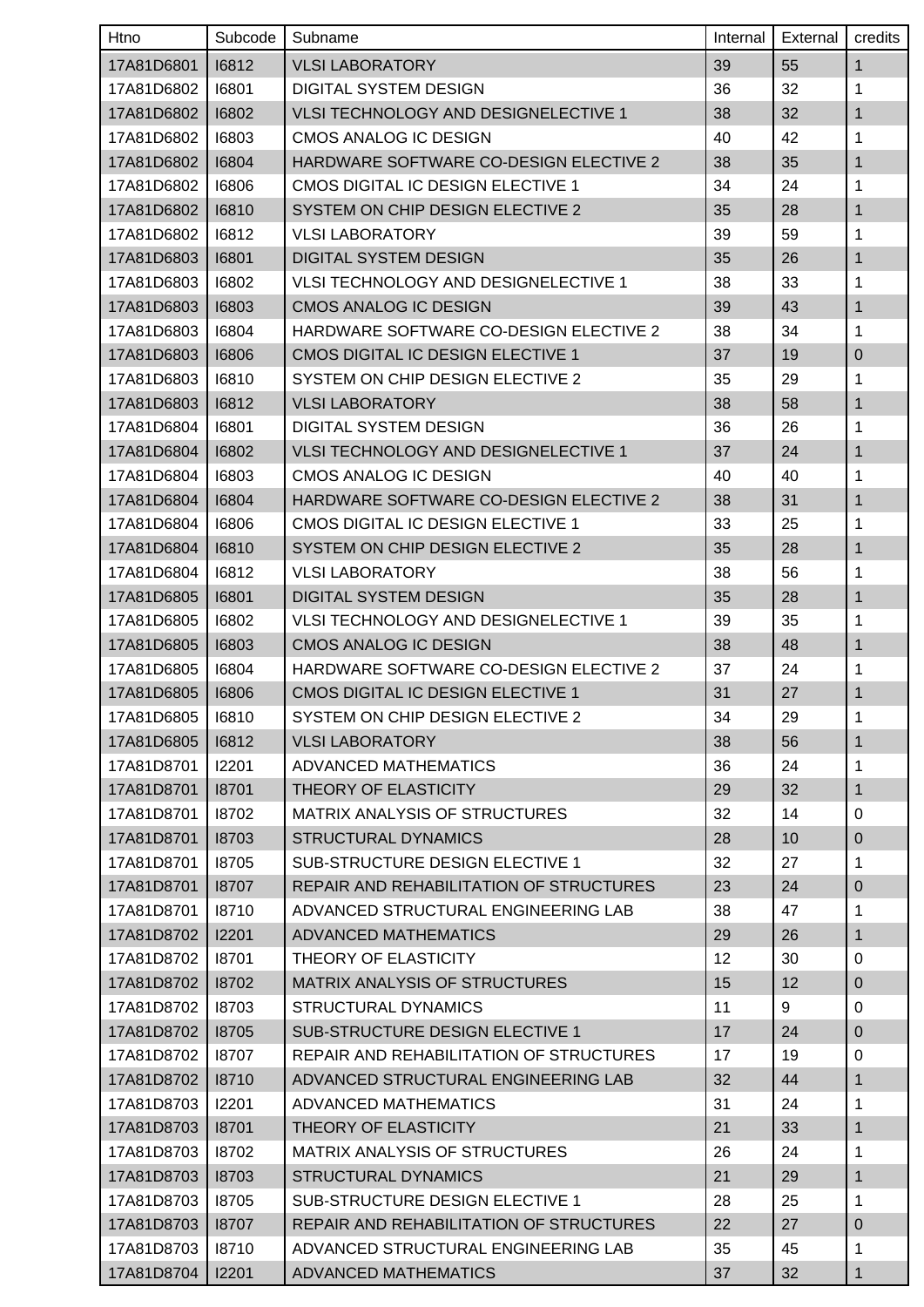| Htno       | Subcode | Subname                                        | Internal | External | credits      |
|------------|---------|------------------------------------------------|----------|----------|--------------|
| 17A81D8704 | 18701   | THEORY OF ELASTICITY                           | 31       | 40       | 1            |
| 17A81D8704 | 18702   | MATRIX ANALYSIS OF STRUCTURES                  | 32       | 26       | $\mathbf{1}$ |
| 17A81D8704 | 18703   | <b>STRUCTURAL DYNAMICS</b>                     | 23       | 31       | 1            |
| 17A81D8704 | 18705   | SUB-STRUCTURE DESIGN ELECTIVE 1                | 36       | 35       | 1            |
| 17A81D8704 | 18707   | REPAIR AND REHABILITATION OF STRUCTURES        | 36       | 37       | 1            |
| 17A81D8704 | 18710   | ADVANCED STRUCTURAL ENGINEERING LAB            | 37       | 46       | 1            |
| 17A81D8705 | 12201   | ADVANCED MATHEMATICS                           | 36       | 25       | 1            |
| 17A81D8705 | 18701   | THEORY OF ELASTICITY                           | 23       | 35       | $\mathbf{1}$ |
| 17A81D8705 | 18702   | <b>MATRIX ANALYSIS OF STRUCTURES</b>           | 29       | 25       | 1            |
| 17A81D8705 | 18703   | <b>STRUCTURAL DYNAMICS</b>                     | 21       | 31       | 1            |
| 17A81D8705 | 18705   | SUB-STRUCTURE DESIGN ELECTIVE 1                | 33       | 30       | 1            |
| 17A81D8705 | 18707   | <b>REPAIR AND REHABILITATION OF STRUCTURES</b> | 35       | 30       | 1            |
| 17A81D8705 | 18710   | ADVANCED STRUCTURAL ENGINEERING LAB            | 34       | 43       | 1            |
| 17A81D8706 | 12201   | <b>ADVANCED MATHEMATICS</b>                    | 38       | 35       | $\mathbf{1}$ |
| 17A81D8706 | 18701   | THEORY OF ELASTICITY                           | 36       | 36       | 1            |
| 17A81D8706 | 18702   | MATRIX ANALYSIS OF STRUCTURES                  | 38       | 26       | 1            |
| 17A81D8706 | 18703   | <b>STRUCTURAL DYNAMICS</b>                     | 31       | 38       | 1            |
| 17A81D8706 | 18705   | SUB-STRUCTURE DESIGN ELECTIVE 1                | 33       | 33       | $\mathbf{1}$ |
| 17A81D8706 | 18707   | REPAIR AND REHABILITATION OF STRUCTURES        | 34       | 28       | 1            |
| 17A81D8706 | 18710   | ADVANCED STRUCTURAL ENGINEERING LAB            | 38       | 49       | $\mathbf{1}$ |
| 17A81D8707 | 12201   | ADVANCED MATHEMATICS                           | 33       | 28       | 1            |
| 17A81D8707 | 18701   | THEORY OF ELASTICITY                           | 24       | 31       | 1            |
| 17A81D8707 | 18702   | MATRIX ANALYSIS OF STRUCTURES                  | 29       | 16       | 0            |
| 17A81D8707 | 18703   | <b>STRUCTURAL DYNAMICS</b>                     | 20       | 10       | $\pmb{0}$    |
| 17A81D8707 | 18705   | SUB-STRUCTURE DESIGN ELECTIVE 1                | 25       | 20       | 0            |
| 17A81D8707 | 18707   | REPAIR AND REHABILITATION OF STRUCTURES        | 19       | 14       | $\mathbf 0$  |
| 17A81D8707 | 18710   | ADVANCED STRUCTURAL ENGINEERING LAB            | 30       | 40       | $\mathbf 1$  |
| 17A81D8708 | 12201   | ADVANCED MATHEMATICS                           | 39       | 40       | $\mathbf{1}$ |
| 17A81D8708 | 18701   | THEORY OF ELASTICITY                           | 37       | 45       | $\mathbf 1$  |
| 17A81D8708 | 18702   | MATRIX ANALYSIS OF STRUCTURES                  | 40       | 36       | $\mathbf{1}$ |
| 17A81D8708 | 18703   | <b>STRUCTURAL DYNAMICS</b>                     | 33       | 40       | 1            |
| 17A81D8708 | 18705   | SUB-STRUCTURE DESIGN ELECTIVE 1                | 39       | 37       | $\mathbf 1$  |
| 17A81D8708 | 18707   | REPAIR AND REHABILITATION OF STRUCTURES        | 39       | 41       | 1            |
| 17A81D8708 | 18710   | ADVANCED STRUCTURAL ENGINEERING LAB            | 38       | 50       | 1            |
| 17A81D8709 | 12201   | <b>ADVANCED MATHEMATICS</b>                    | 30       | 24       | 1            |
| 17A81D8709 | 18701   | THEORY OF ELASTICITY                           | 23       | 28       | $\mathbf 1$  |
| 17A81D8709 | 18702   | <b>MATRIX ANALYSIS OF STRUCTURES</b>           | 26       | 13       | $\mathbf 0$  |
| 17A81D8709 | 18703   | <b>STRUCTURAL DYNAMICS</b>                     | 22       | 28       | $\mathbf{1}$ |
| 17A81D8709 | 18705   | SUB-STRUCTURE DESIGN ELECTIVE 1                | 25       | 29       | $\mathbf 1$  |
| 17A81D8709 | 18707   | REPAIR AND REHABILITATION OF STRUCTURES        | 23       | 25       | $\pmb{0}$    |
| 17A81D8709 | 18710   | ADVANCED STRUCTURAL ENGINEERING LAB            | 34       | 43       | 1            |
| 17A81D8710 | 12201   | <b>ADVANCED MATHEMATICS</b>                    | 30       | 27       | $\mathbf 1$  |
| 17A81D8710 | 18701   | THEORY OF ELASTICITY                           | 20       | 38       | 1            |
| 17A81D8710 | 18702   | <b>MATRIX ANALYSIS OF STRUCTURES</b>           | 23       | 13       | $\pmb{0}$    |
| 17A81D8710 | 18703   | <b>STRUCTURAL DYNAMICS</b>                     | 21       | 29       | 1            |
| 17A81D8710 | 18705   | SUB-STRUCTURE DESIGN ELECTIVE 1                | 30       | 27       | 1            |
| 17A81D8710 | 18707   | REPAIR AND REHABILITATION OF STRUCTURES        | 36       | 18       | $\mathbf 0$  |
| 17A81D8710 | 18710   | ADVANCED STRUCTURAL ENGINEERING LAB            | 34       | 42       | $\mathbf 1$  |
| 17A81D8711 | 12201   | <b>ADVANCED MATHEMATICS</b>                    | 38       | 32       | $\mathbf 1$  |
| 17A81D8711 | 18701   | THEORY OF ELASTICITY                           | 37       | 39       | $\mathbf{1}$ |
| 17A81D8711 | 18702   | <b>MATRIX ANALYSIS OF STRUCTURES</b>           | 36       | 29       | 1            |